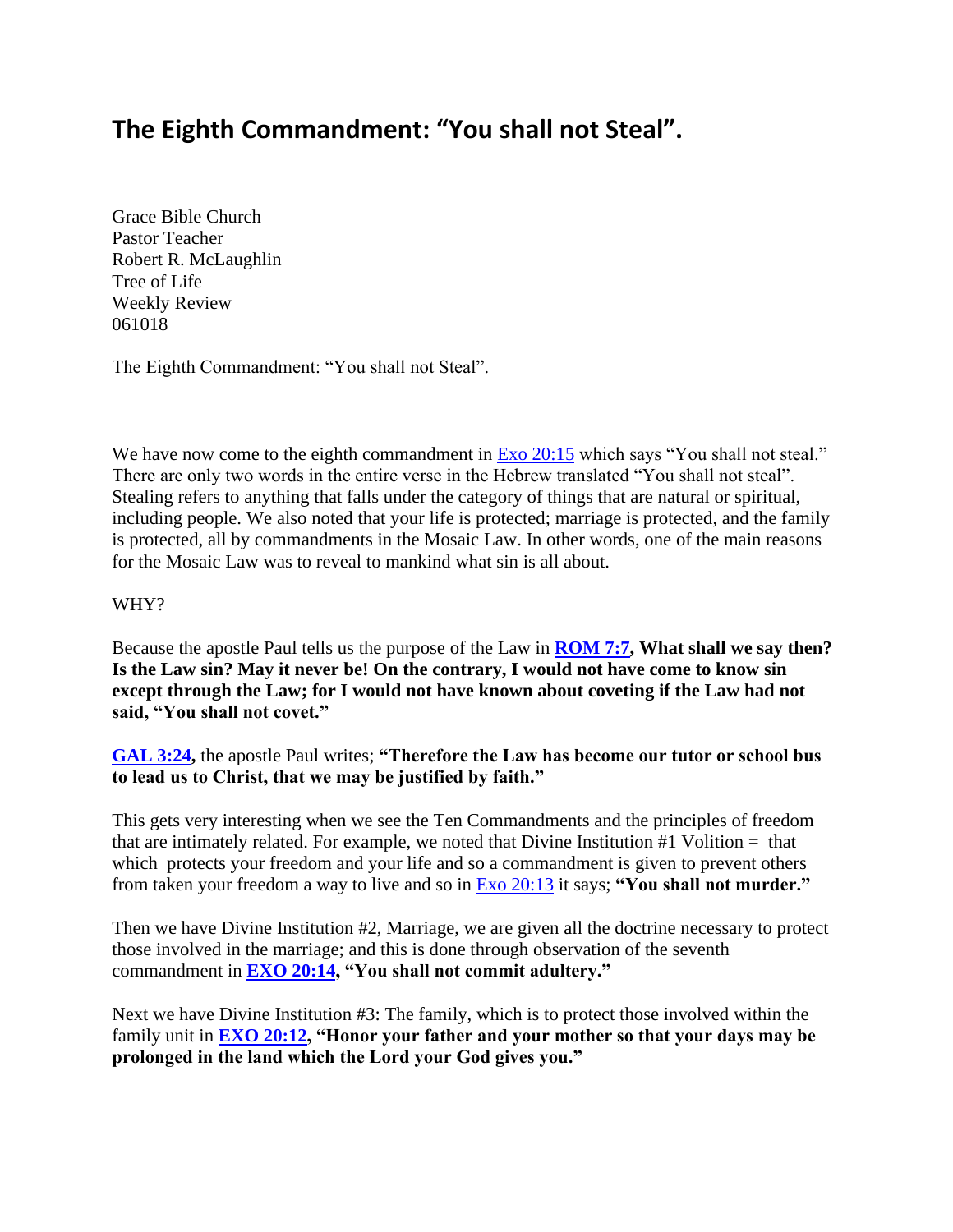Now we have a command in our passage that deals with the stealing and violations of the property or materialism you own or possess in **[EXO 20:15](https://www.bibleserver.com/text/NIV/Exodus20%3A15) which says "You Shall not Steal." T**his commandment is for the protection of your freedom and your private property. This commandment establishes the divinely given right" of the individual to own personal property and possessions, and it limits government interference to the protection of this property. Every time the government gets involved in your life, you are opening up doors to the cosmic system and satanic deception.

There are two words coming up that we need to recognize; The word for Temple and the word for Body and what they refer to. In fact, look at  $1\text{Co } 6:19$ , a passage that most of you are familiar with by now and it has a main interpretation but also a spiritual application where the apostle Paul said: **[1Co 6:19,](https://www.bibleserver.com/text/NIV/1Corinthians6%3A19) Or do you not know that your body is a temple of the Holy Spirit who is in you, whom you have from God, and that you are not your own?**

Here, the word I want you to focus on is the word "Temple" it is the Greek noun **naos** = a safe place to dwell, a shrine or a temple. It is true that your physical body is a temple of the Holy Spirit but so is your "spiritual body, the Church," which you are a part of forever, is also called **a "temple** of the Holy Spirit." Therefore, this means that every time the word Temple is used we need to define and recognize if it is a real temple or is it the spiritual temple that is in the passage.

So, all this means is that there are times when the word Temple is used and it refers to the spiritual Temple or a group of believers who are worshipping the Lord together. And then Paul goes on with a warning and a command when he says in **[1CO 6:20,](https://www.bibleserver.com/text/NIV/1Corinthians6%3A20) For you have been bought**  with a price: therefore glorify God in your body. Now, we have another word to focus in on, and that is the Greek noun **soma** meaning a "physical body" or a spiritual body, which is His Church also known as the "body of Christ.

So, there are two words used by the Apostle Paul, the word Temple which is the noun **naos**  which can be translated "the temple" referring to the temple of your physical body. It can also refer to the Temple of your spiritual body which is His Church. And we have the noun soma which refers to your body, literally or figuratively, meaning your physical body or it can also refer to His spiritual body, which is His Church.

Let's quickly point out some of the necessary verses concerning this subject.

# **[1CO 12:12,](https://www.bibleserver.com/text/NIV/1Corinthians12%3A12) For even as the body is one and yet has many members, and all the members of the body, though they are many, are one body, so also is Christ.**

And so immediately we see the spiritual aspects of the word "body" which refers to His Church. In **[1CO 12:14,](https://www.bibleserver.com/text/NIV/1Corinthians12%3A14) For the body is not one member, but many.** Then Paul goes on to breakdown the analogy of the "body" by pointing out the different functions of the Body in **[1CO 12:15,](https://www.bibleserver.com/text/NIV/1Corinthians12%3A15) If**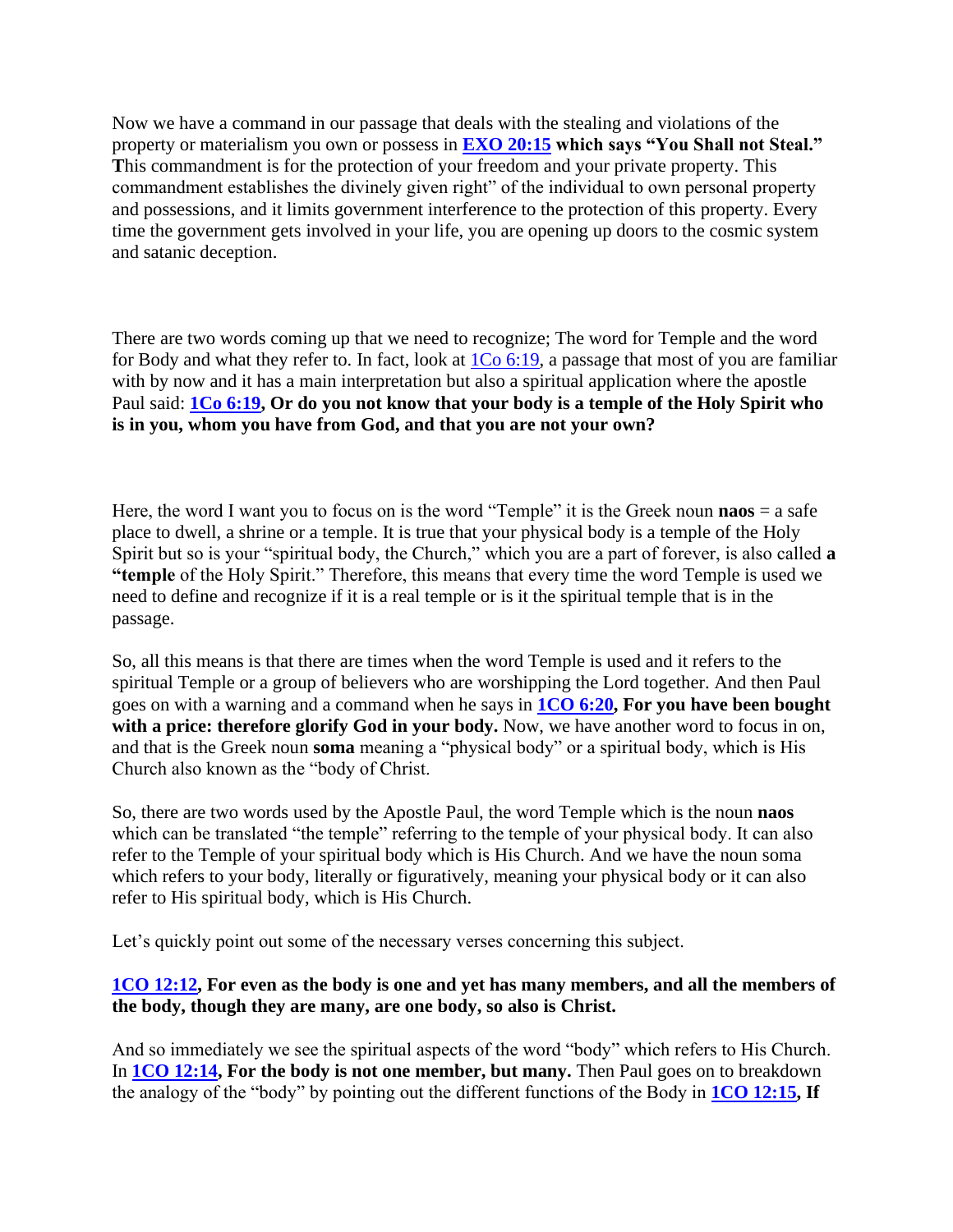**the foot should say, "Because I am not a hand, I am not a part of the body," it is not for this reason any the less a part of the body.**

**[1CO 12:16-21,](https://www.bibleserver.com/text/NIV/1Corinthians12%3A16-21) And if the ear should say, "Because I am not an eye, I am not a part of the body," it is not for this reason any the less a part of the body. If the whole body were an eye, where would the hearing be? If the whole were hearing, where would the sense of smell be? But now God has placed the members, each one of them, in the body, just as He desired. And if they were all one member, where would the body be? But now there are many members, but one body. And the eye cannot say to the hand, "I have no need of you"; or again the head to the feet, "I have no need of you."**

Then he goes on in [1CO 12:26,](https://www.bibleserver.com/text/NIV/1Corinthians12%3A26) that there should be no division in the body, but that the members should have the same care for one another. **[1CO 12:26,](https://www.bibleserver.com/text/NIV/1Corinthians12%3A26) And if one member suffers, all the members suffer with it; if one member is honored, all the members rejoice with it.**

Then the apostle Paul gets right to the point when he writes [1CO 12:27](https://www.bibleserver.com/text/NIV/1Corinthians12%3A27) which says, **Now you are Christ's body, and individually members of it.**

Please notice that one of the descriptions of our Lord's Church is the body of Christ. So, this is a passage that definitely uses the word "body" referring to the Church, the Royal Family of God.

Now, with all of this in mind look at a very important passage concerning this subject for in [2CO](https://www.bibleserver.com/text/NIV/2Corinthians6%3A16)  [6:16](https://www.bibleserver.com/text/NIV/2Corinthians6%3A16) we read: **"For we are the temple of the living God; just as God said, "I will dwell in them and walk among them; And I will be their God, and they shall be My people."**

Notice here the temple is called "we" not "you" referring to the those in the Church. I hope you are beginning to see the principle of the Wall of Fire from the Lord that He has placed surrounding us, His Church, His Body, His bride. It is when we recognize the intimate relationship and fellowship we can have with our Lord when we realize that we are His Church, His body, and His bride.

The analogy indicates that the members of the body of Christ are formed into one organic whole with a common plan, a common goal, common objectives, and a common purpose. And the phrase "One body" emphasizes the status of unity among the members of the body of Christ. Of course, being in the same family doesn't mean you always get along. But God has provided a way so we can all get along in the same family. The moment we believed in Jesus Christ, we entered into the royal family of God. The baptism of the Spirit at salvation is the means by which we entered into this body. The baptism of the Spirit results in the creation of both the new spiritual species and the royal family of God. Therefore, what we possess as royal family is absolutely unique.

It is designed not only to give us the most fantastic happiness and blessing in every circumstance of life, but also so that we can get along together. We are not combined by the same genes; we're combined by something far greater through the ministry of God the Holy Spirit. The body of Christ is composed of two categories of Church-age believers: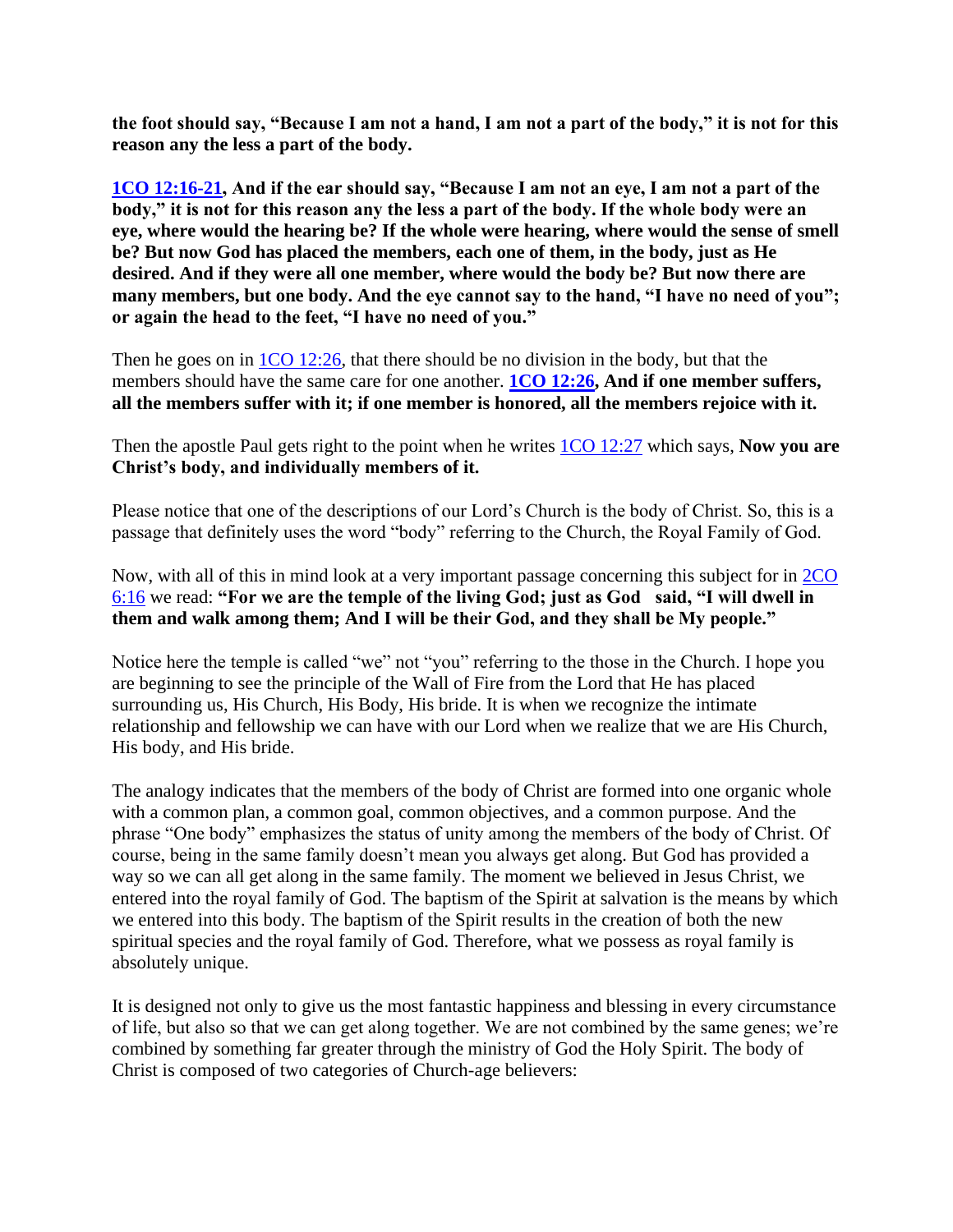- a. Those located on earth.
- b. Those located in heaven, who have died physically.

However, we can thank the Lord for actually making us members of His spiritual body, the Church. This is how we learn to deny ourselves and our OSN and then live in the new nature with the spiritual life that God has given to His Body, the Church. You will never live in the new nature until you truly believe that God gave you a new nature and that new nature learns how to reject the old life and recognize the new life for the new creature. Look what the apostle Paul writes in closing; **[ROM 6:1-4,](https://www.bibleserver.com/text/NIV/Romans6%3A1-4) What shall we say then? Are we to continue in sin that grace might increase? May it never be! How shall we who died to sin still live in it? Or do you not know that all of us who have been baptized into Christ Jesus have been baptized into His death? Therefore, we have been buried with Him through baptism into death, in order that as Christ was raised from the dead through the glory of the Father, so we too might walk in newness of life.**

# **[ROM 7:6,](https://www.bibleserver.com/text/NIV/Romans7%3A6) But now we have been released from the Law, having died to that by which we were bound, so that we serve in newness of the Spirit and not in oldness of the letter.**

So, we have the newness of life and the newness of the Spirit. People forget sometimes who they use to be, and that the entire human race needed a miracle to save them from themselves and the eternal lake of fire. People have a tendency to forget that all people are sinners, including the pastor who must very careful not to allow anyone to make a role model out of him or for that matter a "role model" out of anyone. They forget such passages like **[ROM 3:23,](https://www.bibleserver.com/text/NIV/Romans3%3A23) for all have sinned and fall short of the glory of God,**

# **[ECC 7:20,](https://www.bibleserver.com/text/NIV/Ecclesiastes7%3A20) Indeed, there is not a righteous man on earth who continually does good and who never sins.**

Do you believe that? It is true! Every member of the human race must realize that we were all born physically alive but spiritually dead, including the Gentiles and the Jews. So we read in [GAL 3:22](https://www.bibleserver.com/text/NIV/Galatians3%3A22) But the Scripture has **shut up** all men under sin, that the promise by faith in Jesus Christ might be given to those who believe. Therefore, we must agree with God when He inspired the apostle John to deal with the sin issue in just three short verses, [1JO 1:8-10.](https://www.bibleserver.com/text/NIV/1John1%3A8-10)

**[1JO 1:8-10,](https://www.bibleserver.com/text/NIV/1John1%3A8-10) If we say that we have no sin [nature] we are deceiving ourselves, and the truth is not in us. If we confess our sins, He is faithful and righteous to forgive us our sins and to cleanse us from all unrighteousness. If we say that we have not sinned, we make Him a liar, and His word is not in us.**

Now look at **[ROM 3:8-24,](https://www.bibleserver.com/text/NIV/Romans3%3A8-24) And why not say (as we are slanderously reported and as some affirm that we say), Let us do evil that good may come"? Their condemnation is just. What then? Are we better than they? Not at all; for we have already charged that both Jews and Greeks are all under sin; as it is written, There is none righteous, not even one; There is none who understands, There is none who seeks for God; All have turned aside, together they have become useless; There is none who does good, There is not even one Their throat is an open grave, With their tongues they keep deceiving, The poison of asps is under their**